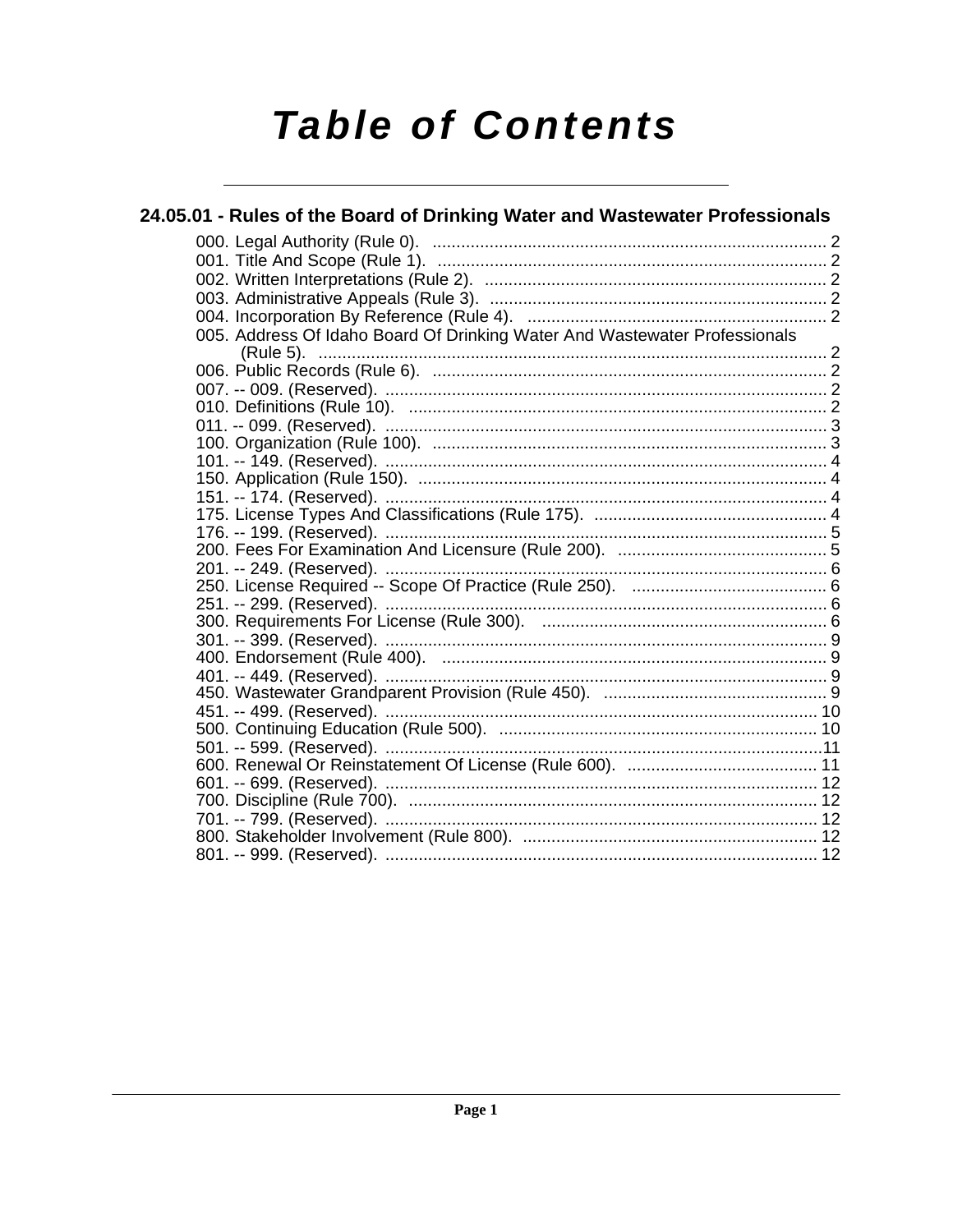#### **IDAPA 24 TITLE 05 CHAPTER 01**

#### <span id="page-1-0"></span>**24.05.01 - RULES OF THE BOARD OF DRINKING WATER AND WASTEWATER PROFESSIONALS**

#### <span id="page-1-1"></span>**000. LEGAL AUTHORITY (RULE 0).**

These rules are hereby prescribed and established pursuant to the authority vested in the Board of Drinking Water and Wastewater Professionals by the provisions of Section 54-2406, Idaho Code. (3-24-05)

#### <span id="page-1-2"></span>**001. TITLE AND SCOPE (RULE 1).**

These rules shall be cited as IDAPA 24.05.01, "Rules of the Board of Drinking Water and Wastewater Professionals."  $(3-24-05)$ 

#### <span id="page-1-3"></span>**002. WRITTEN INTERPRETATIONS (RULE 2).**

The board may have written statements that pertain to the interpretation of the rules of this chapter. Such interpretations, if any, are available for public inspection and copying at cost in the main office of the Bureau of Occupational Licenses. (3-24-05)

#### <span id="page-1-4"></span>**003. ADMINISTRATIVE APPEALS (RULE 3).**

Administrative appeals shall be governed by the Administrative Procedure Act, Title 67, Chapter 52, Idaho Code. (3-24-05)

#### <span id="page-1-5"></span>**004. INCORPORATION BY REFERENCE (RULE 4).**

These rules do not incorporate by reference any document other than those sections of Idaho Code so referenced. (3-24-05)

#### <span id="page-1-6"></span>**005. ADDRESS OF IDAHO BOARD OF DRINKING WATER AND WASTEWATER PROFESSIONALS (RULE 5).**

[The office of the Board of Drinking Water and Wastewater Professionals is located within the Bureau of Occupational](mailto:wwp@ibol.idaho.gov)  Licenses, Owyhee Plaza, 1109 Main Street, Suite 220, Boise, Idaho 83702-5642. The phone number of the Board is (208) 334-3233. The Board's FAX number is (208) 334-3945. The Board's e-mail address is wwp@ibol.idaho.gov. [The Board's official web site is at h](mailto:wwp@ibol.idaho.gov)[ttp://www.ibol.idaho.gov/wwp.htm. \(3-30-06\)](http://www.ibol.idaho.gov/wwp.htm)

#### <span id="page-1-7"></span>**006. PUBLIC RECORDS (RULE 6).**

The records associated with the Idaho Board of Drinking Water and Wastewater Professionals are subject to the provisions of the Idaho Public Records Act, Title 9, Chapter 3, Idaho Code. (3-24-05)

#### <span id="page-1-8"></span>**007. -- 009. (RESERVED).**

#### <span id="page-1-9"></span>**010. DEFINITIONS (RULE 10).**

<span id="page-1-11"></span>

| 01. | <b>Board.</b> The Idaho Board of Drinking Water and Wastewater Professionals. | $(3-24-05)$ |
|-----|-------------------------------------------------------------------------------|-------------|
| 02. | <b>Bureau.</b> The Idaho Bureau of Occupational Licenses.                     | $(3-24-05)$ |

<span id="page-1-10"></span>**03. DEQ**. The Idaho Department of Environmental Quality. (3-24-05)

**04. Direct Supervision**. Supervision in a way that will ensure the proper operation and maintenance of the public drinking water or public wastewater system. Supervision shall include, but not be limited to, providing written, hands-on, or oral instruction as well as verification that the instructions are being completed. The supervisor has an active on-site and on-call presence at the specific facility.  $(2-26-08)$ 

**05. Endorsement**. Endorsement (often referred to as "reciprocity") is that process by which a person in another jurisdiction may apply for a license in Idaho. (3-24-05) licensed in another jurisdiction may apply for a license in Idaho.

<span id="page-1-13"></span><span id="page-1-12"></span>**06. EPA**. The United States Environmental Protection Agency. (3-24-05)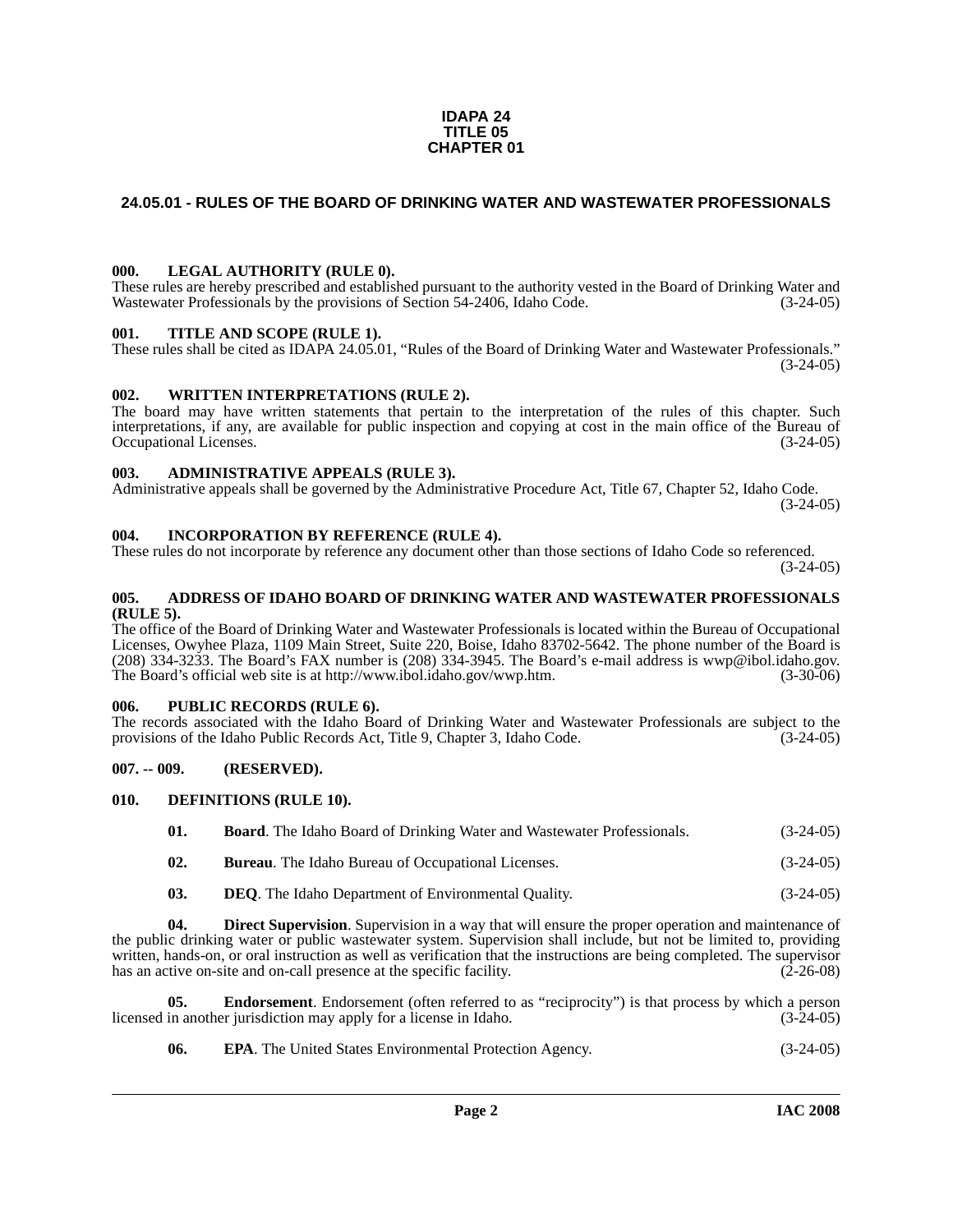**Page 3 IAC 2008**

## *IDAHO ADMINISTRATIVE CODE IDAPA 24.05.01 - Rules of the Board of*

<span id="page-2-2"></span>**07. Experience**. One (1) year of experience is equivalent to one thousand six hundred hours (1,600) (2-26-08) worked. (2-26-08)

**Drinking Water & Wastewater Professionals** 

<span id="page-2-3"></span>**08. Operating Personnel**. Operating personnel means any person who is employed, retained, or appointed to conduct the tasks associated with the day-to-day operation and maintenance of a public drinking water system or a public wastewater system. Operating personnel shall include every person making system control or system integrity decisions about water quantity or water quality that may affect public health. (3-24-05) system integrity decisions about water quantity or water quality that may affect public health.

<span id="page-2-5"></span>**Person**. A human being, municipality, or other governmental or political subdivision or other public agency, or public or private corporation, any partnership, firm, association, or other organization, any receiver, trustee, assignee, agent or other legal representative of the foregoing or other legal entity. (3-24-05)

<span id="page-2-6"></span>**10. Public Drinking Water System or Public Water System**. Public drinking water system or public water system means a system for the provision to the public of water for human consumption through pipes or other constructed conveyances, if such system has at least fifteen (15) service connections or regularly serves an average of at least twenty-five (25) individuals daily at least sixty (60) days of the year. Such term includes any collection, treatment, storage, and distribution facilities under control of the operator of such system, and used primarily in connection with such system, and any collection or pretreatment storage facilities not under such control which are used primarily in connection with such system. Every community and nontransient noncommunity water system, and each transient water system using a surface water source or ground water source directly influenced by surface water, shall be operated by a certified drinking water operator. (3-24-05)

<span id="page-2-7"></span>**11. Public Wastewater System or Wastewater System**. Public wastewater system or wastewater system means those systems, including collection systems and treatment systems, that are owned by a city, county, state or federal unit of government, a nonprofit corporation, district, association, political subdivision or other public entity, or that generate or collect two thousand five hundred (2,500) or more gallons a day; or that have been constructed in whole or in part with public funds. This does not include any wastewater treatment system operated and maintained exclusively by a single family residence or any wastewater system consisting solely of a gravity flow, nonmechanical septic tank and subsurface treatment and distribution system, or industrial wastewater systems under private ownership. (3-24-05)

<span id="page-2-4"></span>**12. State**. The state of Idaho. (3-24-05)

<span id="page-2-0"></span>**011. -- 099. (RESERVED).**

## <span id="page-2-1"></span>**100. ORGANIZATION (RULE 100).**

**01. Meetings**. The Board shall meet at least two (2) times annually at such times and places as designated by the Board or the Chairman of the Board. (3-24-05)

**a.** All meetings shall be held in accordance with the Idaho Open Meeting Law, Chapters 2340 – 2347, Title 67, Idaho Code. (3-24-05)

**b.** Special meetings may be called by the Chairman, upon written request of any three (3) members, nembers shall be notified in writing. and all members shall be notified in writing.

**c.** A minimum of four Board members shall constitute a quorum and shall be required to be present in order to hold a meeting of the Board. A majority vote of the Board members present at a meeting shall be considered the action of the Board as a whole. The Chairman may vote only in the event of a tie vote. (3-24-05)

**02. Organization of the Board**. At the first meeting of each fiscal year, the Board shall elect from its members a Chairman, who shall assume the duty of the office immediately upon such selection.  $(3-24-05)$ 

**a.** The Chairman shall when present, preside at all meetings, appoint with the consent of the Board, all committees, and shall otherwise perform all duties pertaining to the office of Chairman. The Chairman shall be an ex-<br>officio member of all committees. (3-24-05) officio member of all committees.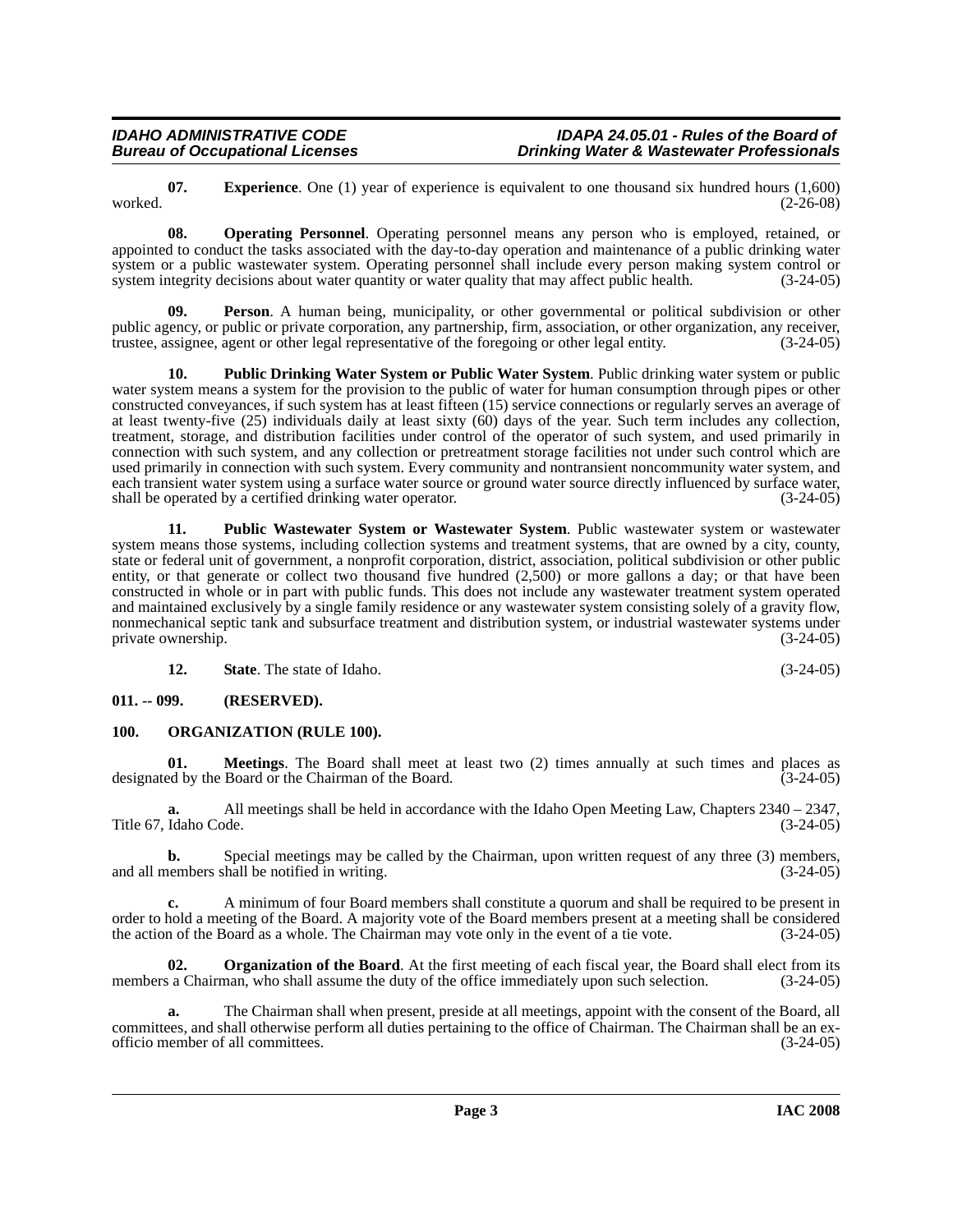**b.** The Chief of the Bureau shall act as an agent of the Board and shall be the official keeper of all records of the Board. The Bureau shall provide such services as may be authorized by Chapter 26, Title 67, Idaho Code, and as defined under contract between the Bureau and the Board. (3-24-05)

#### <span id="page-3-0"></span>**101. -- 149. (RESERVED).**

#### <span id="page-3-4"></span><span id="page-3-1"></span>**150. APPLICATION (RULE 150).**

Each applicant for licensure shall submit a complete application together with the required fees. The applicant must provide or facilitate the provision of any supplemental third party documents that may be required. The Board shall not review an application until all required information is furnished and the required fees paid. (3-24-05)

**01.** Licensure by Examination. An application shall be made on the uniform application form adopted paradent and furnished to the applicant by the Bureau. All applications shall include:  $(3-24-05)$ by the Board and furnished to the applicant by the Bureau. All applications shall include:

<span id="page-3-10"></span><span id="page-3-9"></span>**a.** Documentation of having met the appropriate educational requirement;  $(3-24-05)$ 

**b.** Documentation of all actual applicable experience giving kind and type of work done, together with dates of employment, and verification by affidavit of the most current applicable experience, signed by the person under whose supervision the work was performed. (3-24-05)

**02.** Licensure by Endorsement. An application shall be made on the uniform application form by the Board and furnished to the applicant by the Bureau. All applications shall include:  $(3-24-05)$ adopted by the Board and furnished to the applicant by the Bureau. All applications shall include:

**a.** Official documentation of licensure sent to the Bureau directly from each regulatory authority from which the applicant has obtained licensure. Such documentation shall note name, address, current status, date originally issued, expiration date, and any disciplinary action imposed: (3-24-05) originally issued, expiration date, and any disciplinary action imposed;

**b.** A copy of the current regulations governing licensure in each jurisdiction from which the applicant obtained licensure. (3-24-05)

<span id="page-3-5"></span>**03. Application Deadline**. Completed applications must be received at least thirty (30) days prior to the next scheduled board meeting in order to be reviewed by the Board. (3-24-05)

<span id="page-3-6"></span>**04. Application Required**. Applicants seeking licensure in any type or classification of licensure shall submit a separate application for each type and classification of licensure being sought. Applicants holding a current type and classification of license and who are seeking a classification upgrade within the same license type and category shall not be required to submit an original license fee with their application. (3-24-05)

#### <span id="page-3-2"></span>**151. -- 174. (RESERVED).**

#### <span id="page-3-8"></span><span id="page-3-3"></span>**175. LICENSE TYPES AND CLASSIFICATIONS (RULE 175).**

The Board shall issue each of the following licenses under the provisions of Chapter 24, Title 54, Idaho Code. (3-24-05)

<span id="page-3-7"></span>

| 01. | <b>Drinking Water Distribution Operator.</b> | $(3-24-05)$ |
|-----|----------------------------------------------|-------------|
| a.  | Class Operator-In-Training.                  | $(3-24-05)$ |
| b.  | Class Very Small Water System.               | $(3-24-05)$ |
| c.  | Class I.                                     | $(3-24-05)$ |
| d.  | Class II.                                    | $(3-24-05)$ |
| e.  | Class III.                                   | $(3-24-05)$ |
| f.  | Class IV.                                    | $(3-24-05)$ |
|     |                                              |             |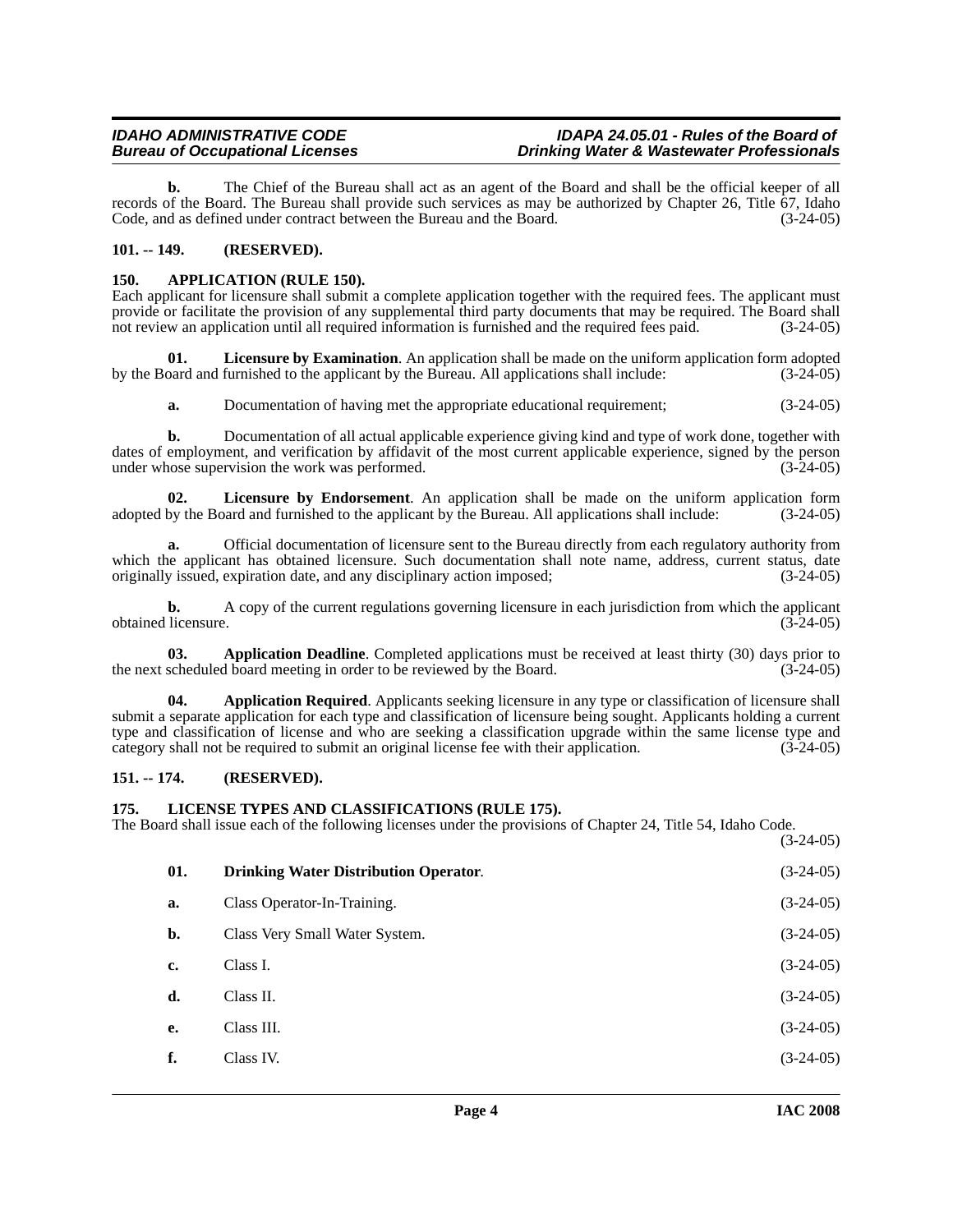<span id="page-4-7"></span><span id="page-4-6"></span><span id="page-4-5"></span><span id="page-4-4"></span><span id="page-4-3"></span><span id="page-4-2"></span><span id="page-4-1"></span><span id="page-4-0"></span>

| 02.           | <b>Drinking Water Treatment Operator.</b>                                                                                               | $(3-24-05)$ |  |  |
|---------------|-----------------------------------------------------------------------------------------------------------------------------------------|-------------|--|--|
| a.            | Class Operator-In-Training.                                                                                                             | $(3-24-05)$ |  |  |
| b.            | Class I.                                                                                                                                | $(3-24-05)$ |  |  |
| c.            | Class II.                                                                                                                               | $(3-24-05)$ |  |  |
| d.            | Class III.                                                                                                                              | $(3-24-05)$ |  |  |
| е.            | Class IV.                                                                                                                               | $(3-24-05)$ |  |  |
| 03.           | <b>Wastewater Treatment Operator.</b>                                                                                                   | $(3-24-05)$ |  |  |
| a.            | Class Operator-In-Training.                                                                                                             | $(3-24-05)$ |  |  |
| b.            | Lagoon.                                                                                                                                 | $(3-24-05)$ |  |  |
| c.            | Class I.                                                                                                                                | $(3-24-05)$ |  |  |
| d.            | Class II.                                                                                                                               | $(3-24-05)$ |  |  |
| е.            | Class III.                                                                                                                              | $(3-24-05)$ |  |  |
| f.            | Class IV.                                                                                                                               | $(3-24-05)$ |  |  |
| g.            | Land Application.                                                                                                                       | $(3-24-05)$ |  |  |
| 04.           | <b>Wastewater Collection Operator.</b>                                                                                                  | $(3-24-05)$ |  |  |
| a.            | Class Operator-In-Training.                                                                                                             | $(3-24-05)$ |  |  |
| b.            | Class I.                                                                                                                                | $(3-24-05)$ |  |  |
| c.            | Class II.                                                                                                                               | $(3-24-05)$ |  |  |
| d.            | Class III.                                                                                                                              | $(3-24-05)$ |  |  |
| е.            | Class IV.                                                                                                                               | $(3-24-05)$ |  |  |
| 05.           | <b>Wastewater Laboratory Analyst.</b>                                                                                                   | $(3-24-05)$ |  |  |
| a.            | Class I.                                                                                                                                | $(3-24-05)$ |  |  |
| b.            | Class II.                                                                                                                               | $(3-24-05)$ |  |  |
| c.            | Class III.                                                                                                                              | $(3-24-05)$ |  |  |
| d.            | Class IV.                                                                                                                               | $(3-24-05)$ |  |  |
| 06.           | <b>Backflow Assembly Tester.</b>                                                                                                        | $(3-24-05)$ |  |  |
| $176. - 199.$ | (RESERVED).                                                                                                                             |             |  |  |
| 200.          | FEES FOR EXAMINATION AND LICENSURE (RULE 200).<br>The fees for each license type and classification shall be as follows:<br>$(3-24-05)$ |             |  |  |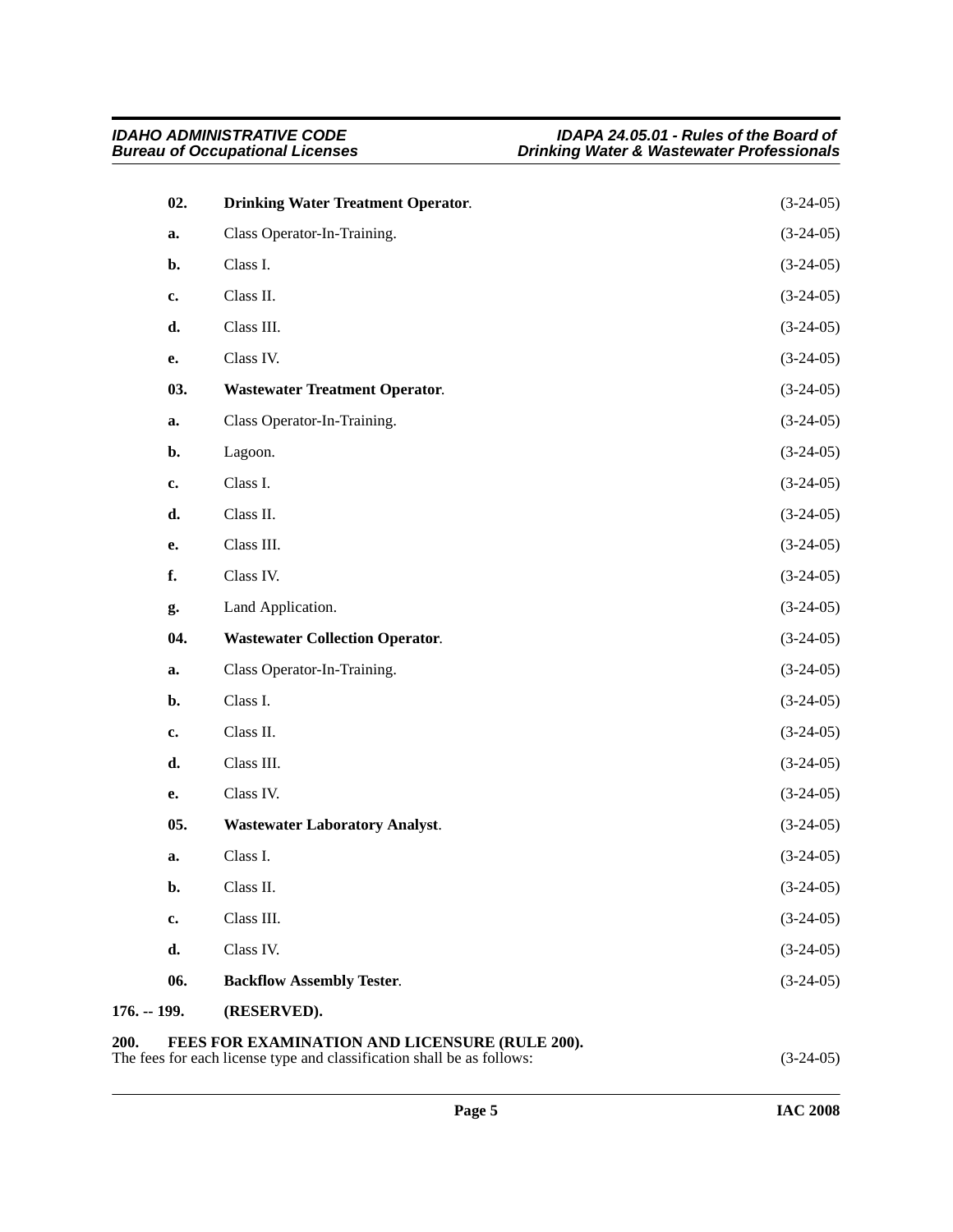| 01. | <b>Application Fee.</b> Application fee -- twenty-five dollars (\$25).                                                                                                  | $(3-24-05)$ |
|-----|-------------------------------------------------------------------------------------------------------------------------------------------------------------------------|-------------|
| 02. | <b>Examination Fee.</b> The examination fees shall be those fees charged by the Association of Boards<br>of Certification (ABC) or other approved examination provider. | $(3-24-05)$ |
| 03. | <b>Endorsement Fee.</b> Endorsement fee -- forty-five dollars (\$45).                                                                                                   | $(3-30-06)$ |

**04.** Original License Fee. Original license fee -- forty-five dollars (\$45). (3-30-06)

**05.** Annual Renewal Fee. Annual renewal fee -- forty-five dollars (\$45). (3-30-06)

**06.** Reinstatement Fees. Reinstatement fee -- twenty-five dollars (\$25). (3-24-05)

**07. Refund of Fees**. No refund of fees shall be made to any person who has paid such fees for application, examination, reexamination, or reinstatement of a license. (3-24-05)

#### <span id="page-5-0"></span>**201. -- 249. (RESERVED).**

#### <span id="page-5-7"></span><span id="page-5-1"></span>**250. LICENSE REQUIRED -- SCOPE OF PRACTICE (RULE 250).**

All water and wastewater operating personnel, including those in responsible charge and those in substitute responsible charge, of public water systems and public wastewater systems, and all backflow assembly testers or<br>inspectors, shall be licensed under the provisions of these rules and Chapter 24. Title 54, Idaho Code. (3-24inspectors, shall be licensed under the provisions of these rules and Chapter 24, Title 54, Idaho Code.

<span id="page-5-5"></span>**01. Drinking Water Operator Scope**. Operating personnel shall only act in accordance with the nature and extent of their license. Those in responsible charge or substitute responsible charge of a public water system must hold a valid license equal to or greater than the classification of the public water system where the responsible charge or substitute responsible charge operator is in responsible charge. The types of water systems are distribution and treatment.

<span id="page-5-10"></span>**02. Wastewater Operator Scope**. Operating personnel shall only act in accordance with the nature and extent of their license. Those in responsible charge or substitute responsible charge of a public wastewater system shall hold a valid license equal to or greater than the classification of the public wastewater system where the responsible charge or substitute responsible charge operator is in responsible charge. The types of wastewater systems are collection, laboratory analyst, and treatment. Responsible charge duties shall not be included in the scope of the laboratory analyst category. (3-24-05)

<span id="page-5-4"></span>**03. Backflow Assembly Tester**. Individuals licensed as backflow assembly testers may inspect and test backflow prevention assemblies as defined in Title 54, Chapter 24, Idaho Code. (3-24-05)

<span id="page-5-8"></span>**Operator-in-Training**. Operators-in-training shall practice only under the direct supervision of a licensed operator of a type, category, and classification higher than operator-in-training. No operator-in-training shall accept or perform the designated responsible charge duties at any system. (3-24-05)

#### <span id="page-5-2"></span>**251. -- 299. (RESERVED).**

#### <span id="page-5-9"></span><span id="page-5-3"></span>**300. REQUIREMENTS FOR LICENSE (RULE 300).**

Applicants shall submit an application together with the required fees and such documentation as is required.

 $(3-24-05)$ 

<span id="page-5-6"></span>**01. Examination Requirement**. Applicants must pass a written examination for each individual classification in each type of licensure with a minimum score of seventy percent (70%). For those classifications of Class II through IV, successful completion of the examinations from the immediate lower type and classification shall be a prerequisite to examination eligibility for the next higher classification of the same type, except that applicants for wastewater collection operator or wastewater laboratory analyst or drinking water distribution operator licenses may apply for any classification examination for which they hold the required education and experience. (3-30-06)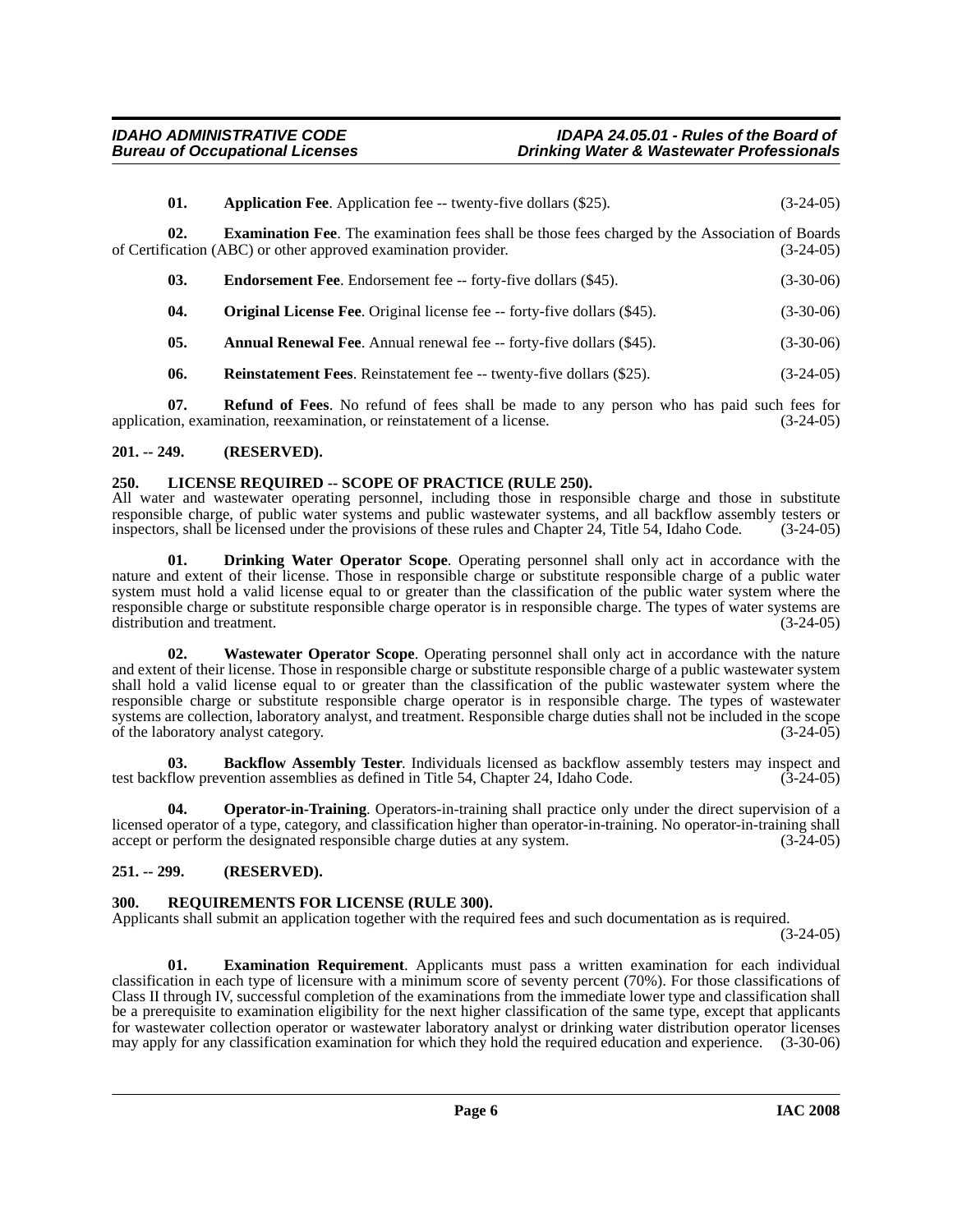**a.** The examination will reflect different levels of knowledge, ability and judgment required for the established license type and class. The Board will administer examinations at such times and places as the Board may determine. (3-24-05)

**b.** The examination for all types and classes of licensure shall be validated and provided by the Association of Boards of Certification (ABC). The American Backflow Prevention Association (ABPA) backflow assembly tester licensure is also approved.

**c.** Applicants who fail an examination must make application to retake the same type and class examination and pay the required examination fees prior to retaking the examination. (3-24-05)

**d.** Applicants must take and pass the examination within one (1) year of application approval. After ear a new application and applicable fees must be submitted. (3-30-07) one  $(1)$  year a new application and applicable fees must be submitted.

<span id="page-6-0"></span>**02. Education and Experience Requirements**. Only actual verified on-site operating experience at a treatment, distribution or collection system will be acceptable.

**a.** Each applicant for an Operator-In-Training License must have a high school diploma or GED and pass a Class I exam. (3-30-06)

**b.** To qualify for a Very Small Water System license an operator must have a high school diploma or d six (6) months of acceptable operator-in-training experience at a water distribution system. (3-24-05) GED and six (6) months of acceptable operator-in-training experience at a water distribution system.

**c.** To qualify for a Class I license an applicant must have a high school diploma or GED and one (1) year of acceptable experience at a Class I or higher system. To upgrade an OIT license to a Class I the applicant must provide documented proof to the Board of having completed one (1) year of supervised operating experience in a Class I or higher public drinking water or wastewater system, and payment of the required fees. (2-26-08)

**d.** To qualify for a Class II treatment or lab analyst license II an applicant must have a high school diploma or GED and three (3) years of acceptable Class I operating experience at a Class I or higher system.

(2-26-08)

**e.** To qualify for a Class III treatment or lab analyst III license an applicant must have a high school diploma or GED and two (2) years of post high school education in the environmental control field, engineering or related science; and four (4) years of acceptable Class II operating experience of a Class II or higher system, including two (2) years of experience in daily on-site charge, supervision of personnel, or management of a major segment of a system in the same or next lower class. (2-26-08)

**f.** To qualify for a Class IV treatment or lab analyst IV license an applicant must have a high school diploma or GED; and four (4) years of post high school education in the environmental control field, engineering or related science; and four (4) years of acceptable Class III operating experience at a Class III or higher system, including two (2) years of experience in daily on-site charge, supervision of personnel, or management of a major segment of a system in the same or next lower class. (2-26-08)

To qualify for a Class II collection or distribution license an operator must have a high school<br>and three (3) years of acceptable operating experience at a Class I or higher system. (3-24-05) diploma or GED and three (3) years of acceptable operating experience at a Class I or higher system.

**h.** To qualify for a Class III collection or distribution license an operator must have a high school diploma or GED and two (2) years of post high school education in the environmental control field, engineering or related science; and four (4) years of acceptable operating experience of a Class I or higher system, including two (2) years of experience in daily on-site charge, supervision of personnel, or management of a major segment of a system in the same or next lower class. (3-24-05)

**i.** To qualify for a Class IV collection or distribution license an operator must have a high school diploma or GED; and four (4) years of post high school education in the environmental control field, engineering or related science; and four (4) years of acceptable operating experience at a Class I or higher system, including two (2) years of experience in daily on-site charge, supervision of personnel, or management of a major segment of a system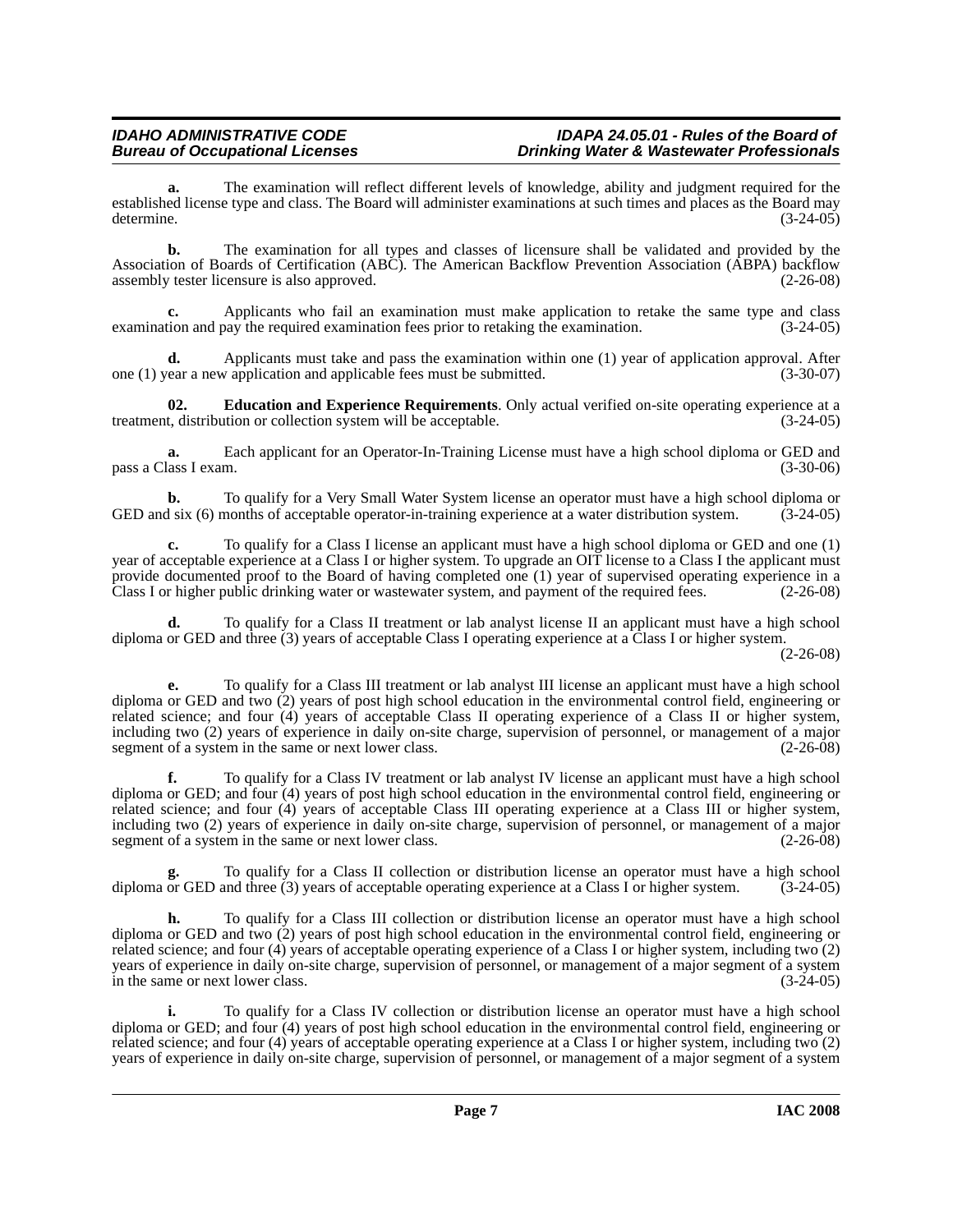in the same or next lower class. (3-24-05)

**j.** To qualify for a lagoon license, an operator must have a high school diploma or GED and twelve (12) months of acceptable supervised operating experience at a Lagoon system. (3-24-05)

**k.** To qualify for a Wastewater Land Application license, an operator must have a high school diploma or GED, a current wastewater treatment license and minimum six (6) months of hands-on operating experience at a wastewater land application system. The wastewater land application operator that is a responsible charge or substitute responsible charge operator must be licensed at the type and class equal to or greater than the classification of the wastewater system. (3-24-05)

**l.** To qualify for a backflow assembly tester license, an applicant must have a high school diploma or GED, and shall document successful completion of a Board-approved backflow assembly tester training program in compliance with the Cross Connection Control Accepted Procedure and Practice Manual and consisting of theory instruction, practical instruction, and a practical examination in compliance with the USC Test procedures. (3-30-06)

**m.** To qualify for an original wastewater laboratory analyst license, an applicant must hold a current water treatment, wastewater treatment or lagoon license. (3-24-05)

<span id="page-7-0"></span>**03. Substituting Education for Experience**. Applicants may substitute approved education for operating and responsible charge experience as specified below. (3-24-05)

**a.** No substitution for operating experience shall be permitted for licensure as a very small system operator or a Class I operator. (3-24-05)

**b.** For Classes II, III and IV, substitution shall only be allowed for the required experience when fifty percent (50%) of all stated experience (both operating and responsible charge) has been met by actual on-site operating experience.

**c.** For Class II, a maximum of one and one-half (1½) years of post high school education in the environmental control field, engineering or related science may be substituted for one and one-half (1½) years of operating experience. (3-24-05)

**d.** For Class III and IV, a maximum of two (2) years of post high school education in the environmental control field, engineering or related science may be substituted for two (2) years of operating experience; however the applicant must still have one (1) year of responsible charge experience. (3-24-05)

**e.** Education substituted for operating experience may not be also credited toward the education requirement. (3-24-05)

**f.** One (1) year of post high school education may be substituted for one (1) year experience up to a maximum of fifty percent (50%) of the required operating or responsible charge experience.  $(3-24-05)$ 

<span id="page-7-1"></span>**04.** Substituting Experience for Education. Where applicable, approved operating and responsible sperience may be substituted for education as specified below: (3-24-05) charge experience may be substituted for education as specified below:

**a.** One (1) year of operating experience may be substituted for two (2) years of grade school or one (1) year of high school with no limitation. (3-24-05)

**b.** For Class III and IV, additional responsible charge experience (that exceeding the two (2) year class requirements) may be substituted for post high school education on a two (2) for one (1) basis: two (2) years additional responsible charge = one (1) year post high school education. (3-24-05)

<span id="page-7-2"></span>**05. Substituting Experience for Experience**. Related experience may be substituted for experience up to one-half ( $\frac{1}{2}$ ) of the operating experience requirement for Class II, III and IV. Experience that may be substituted includes but is not limited to the following: includes but is not limited to the following: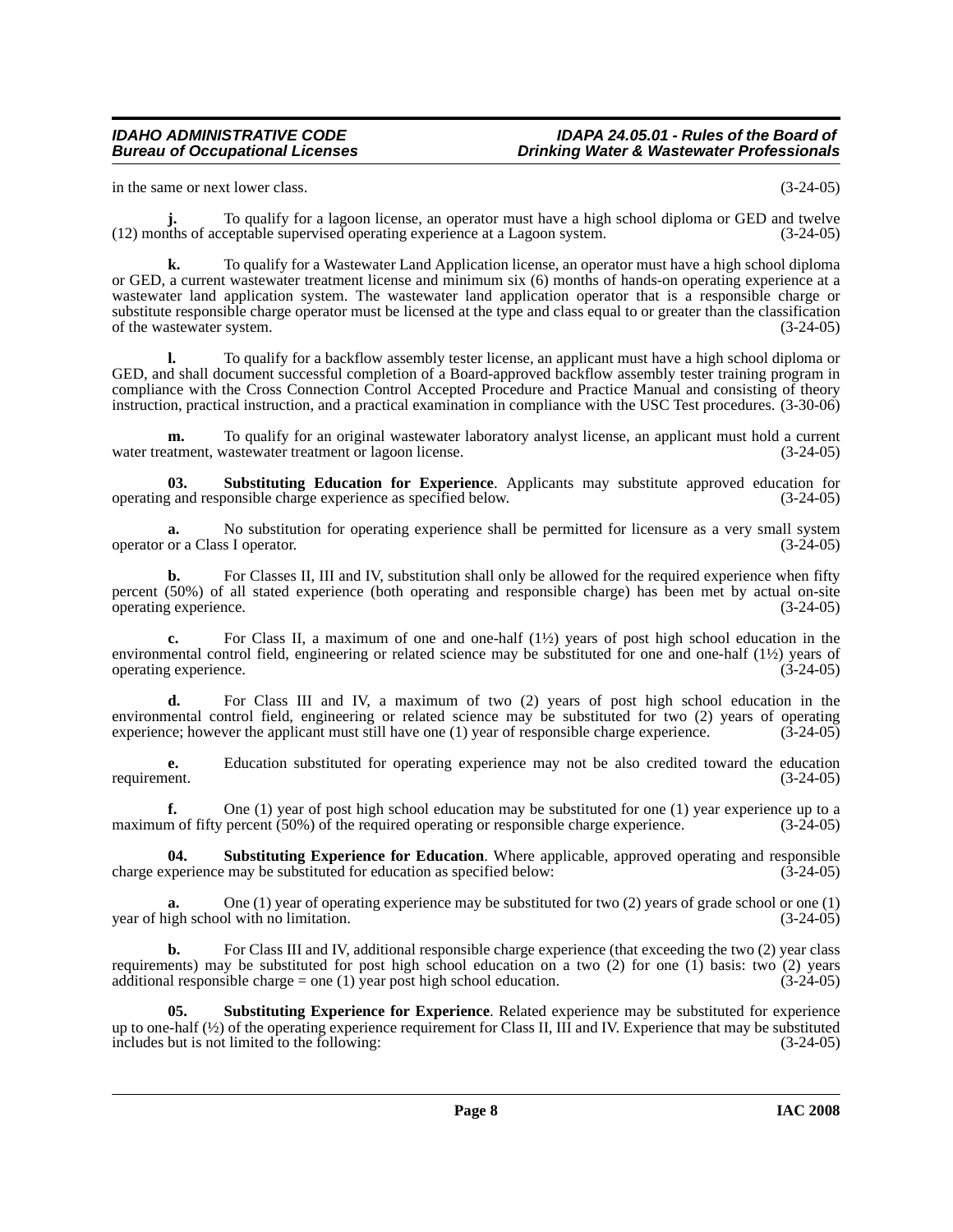## **Drinking Water & Wastewater Professionals**

|             | a. | Experience as an environmental or operations consultant;                                                                                                                                            | $(3-24-05)$ |
|-------------|----|-----------------------------------------------------------------------------------------------------------------------------------------------------------------------------------------------------|-------------|
| government; | b. | Experience in an environmental or engineering branch of federal, state, county, or local                                                                                                            | $(3-24-05)$ |
|             | c. | Experience as a wastewater collection system operator;                                                                                                                                              | $(3-24-05)$ |
|             | d. | Experience as a wastewater treatment plant operator;                                                                                                                                                | $(3-24-05)$ |
|             | e. | Experience as a water distribution system operator and/or manager;                                                                                                                                  | $(3-24-05)$ |
|             |    | One $(1)$ year of post high school education may be substituted for one $(1)$ year experience up to a<br>maximum of fifty percent (50%) of the required operating or responsible charge experience. | $(3-24-05)$ |

<span id="page-8-6"></span>**g.** Experience in waste treatment operation and maintenance. (3-24-05)

**06. Equivalency Policy**. Substitutions for education or experience requirements needed to meet minimum requirements for license will be evaluated upon the following equivalency policies: (3-24-05)

**a.** High School - High School diploma = GED or equivalent as approved by the Board = four (4)  $years.$  (3-24-05)

**b.** College - Thirty-five (35) credits = one (1) year (limited to curricula in environmental engineering, environmental sciences, water/wastewater technology, and/or related fields as determined by the Board). (3-24-05)

**c.** Continuing Education Units (CEU) for operator training courses, seminars, related college courses, and other training activities. Ten (10) classroom hours = one (1) CEU; forty-five (45) CEUs = one (1) year of college.  $(3-24-05)$ 

#### <span id="page-8-0"></span>**301. -- 399. (RESERVED).**

#### <span id="page-8-5"></span><span id="page-8-1"></span>**400. ENDORSEMENT (RULE 400).**

The board may waive the examination requirements and issue the appropriate license for applicants holding licenses issued by other States that have equivalent license requirements and who otherwise meet the requirements set forth in Subsections 150.02, 150.03, and 150.04. Subsections 150.02, 150.03, and 150.04.

#### <span id="page-8-2"></span>**401. -- 449. (RESERVED).**

#### <span id="page-8-9"></span><span id="page-8-3"></span>**450. WASTEWATER GRANDPARENT PROVISION (RULE 450).**

Upon application, the board may issue a grandparent license to a wastewater operator who provides documentation satisfactory to the board of being in responsible charge of an existing public wastewater system on or before April 15, 2003 and to the present. Grandparent licenses for drinking water operators and backflow assembly testers shall not be  $\frac{1}{3}$  issued. (3-24-05)

<span id="page-8-7"></span>**01. Grandparent License**. A license issued under the grandparent provision shall allow the applicant to continue as operator in responsible charge only of the specific facility identified in the application. The license shall be site specific and non-transferable and shall not grant authority for the holder to practice at any other system in any capacity as an operator. (3-24-05)

<span id="page-8-4"></span>**02. Application Limitations**. The board must receive all applications for a grandparent license no later than April 15, 2006. Applicants shall be subject to the application fee and the original license fee. The owner of the system shall attest under oath that the applicant has served as the system operator in responsible charge and shall specify the duties of the applicant and the dates of employment. (3-24-05)

<span id="page-8-8"></span>**03.** License Requirements. Upon receiving a grandparent license the wastewater operator shall be to meet all other requirements including the continuing education and renewal requirements. (3-24-05) required to meet all other requirements including the continuing education and renewal requirements.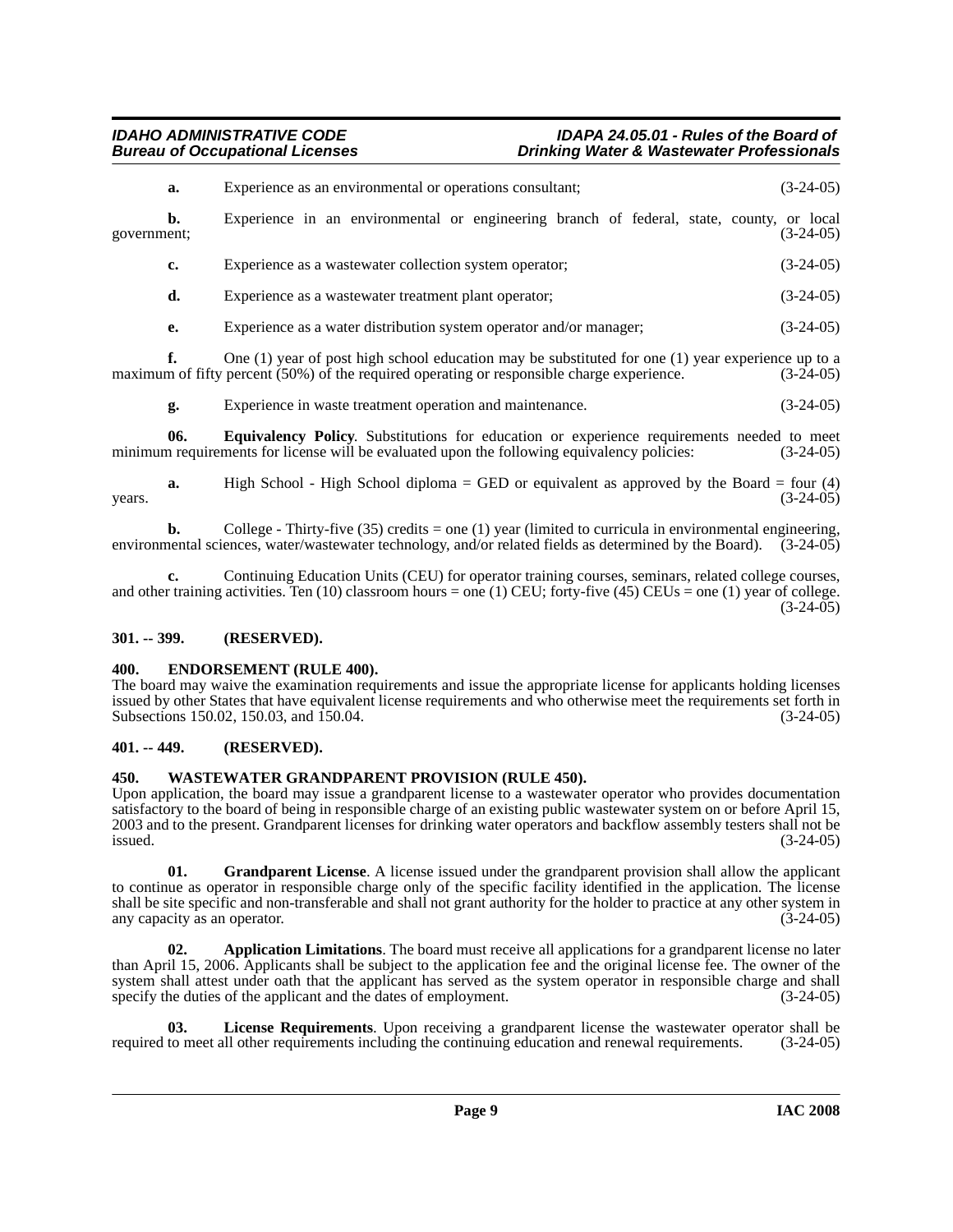<span id="page-9-8"></span>**04.** Wastewater System Classification Limitations. The grandparent license shall become invalid the classification of the wastewater system changes to a higher classification. (3-24-05) any time the classification of the wastewater system changes to a higher classification.

<span id="page-9-6"></span>**05. One System Limitation**. A wastewater operator who is the wastewater operator in responsible charge of more than one  $(1)$  public wastewater system shall not be eligible for more than one  $(1)$  grandparent license.  $(3-24-05)$ 

<span id="page-9-5"></span>**06. Grandparent Professional Growth Requirement**. In the first license renewal cycle, every holder of a grandparent license must complete and maintain documentation of completing a one-time training requirement. The one-time training shall include all information covered by the qualifying license exam for the license class the operator holds. Following the first renewal cycle, the operator must meet the regular continuing education requirements. (3-24-05)

#### <span id="page-9-0"></span>**451. -- 499. (RESERVED).**

### <span id="page-9-2"></span><span id="page-9-1"></span>**500. CONTINUING EDUCATION (RULE 500).**

In order to further protect the health, safety and welfare of Idaho's public, and to facilitate the continued competence of persons licensed under the drinking water and wastewater professionals licensing act, the Board has adopted the following rules for continuing education. (3-24-05)

<span id="page-9-3"></span>**01. Continuing Education Requirement**. Each licensee must successfully complete a minimum of six (6) hours (0.6 CEUs) of approved continuing education annually for license renewal, except that backflow assembly testers shall complete an eight (8) hour refresher course every two (2) years for license renewal. Continuing education must be earned in a subject matter relevant to the field in which the license is issued. A licensee holding one (1) or more drinking water license(s) shall be required to meet the annual continuing education requirement for only one license. A licensee holding one (1) or more wastewater license(s) shall be required to meet the annual continuing education requirement for only one license. A licensee holding both drinking water and wastewater class licenses must complete a minimum of six (6) hours annually for the drinking water license plus six (6) hours annually for the wastewater license. (3-30-06) wastewater license.

**a.** Each licensee shall submit to the Board an annual license renewal application form, together with the required fees, certifying by signed affidavit that compliance with the CE requirements have been met. The Board may conduct such continuing education audits and require verification of attendance as deemed necessary to ensure compliance with the CE requirements. (3-24-05)

**b.** A licensee shall be considered to have satisfied their CE requirements for the first renewal of their (3-24-05)  $l$  (3-24-05)  $(3-24-05)$ 

**c.** A water or wastewater licensee may carryover a maximum of six (6) hours of continuing education to meet the next year's continuing education requirement. The same hours may not be carried forward more than one  $(1)$  renewal cycle.  $(3-24-05)$ 

**d.** Continuing Education hours for approved operator training courses, seminars, related college courses, and other training activities may be converted to Continuing Education Units (CEU) as follows: Six (6)  $\text{classroom hours} = \text{point six } (0.6) \text{ CEU.}$  (3-24-05)

<span id="page-9-7"></span>**02. Subject Material**. The subject material of the continuing education requirement shall be relevant to the license for which the continued education is required. "Relevant" shall be limited to material germane to the operation, maintenance and administration of drinking water and wastewater systems as referenced in Chapter 24, Title 54, Idaho Code, and includes those subjects identified in the "need to know" criteria published by the Associations of Boards of Certification. (3-30-06)

**03. Course Approval**. All course providers must submit requests for approval of continuing education courses to the Board in writing no less than thirty (30) days prior to the course being offered, on a form approved by the Board that includes: (3-30-06) the Board that includes:

<span id="page-9-4"></span>**a.** The name and qualifications of the instructor or instructors; (3-24-05)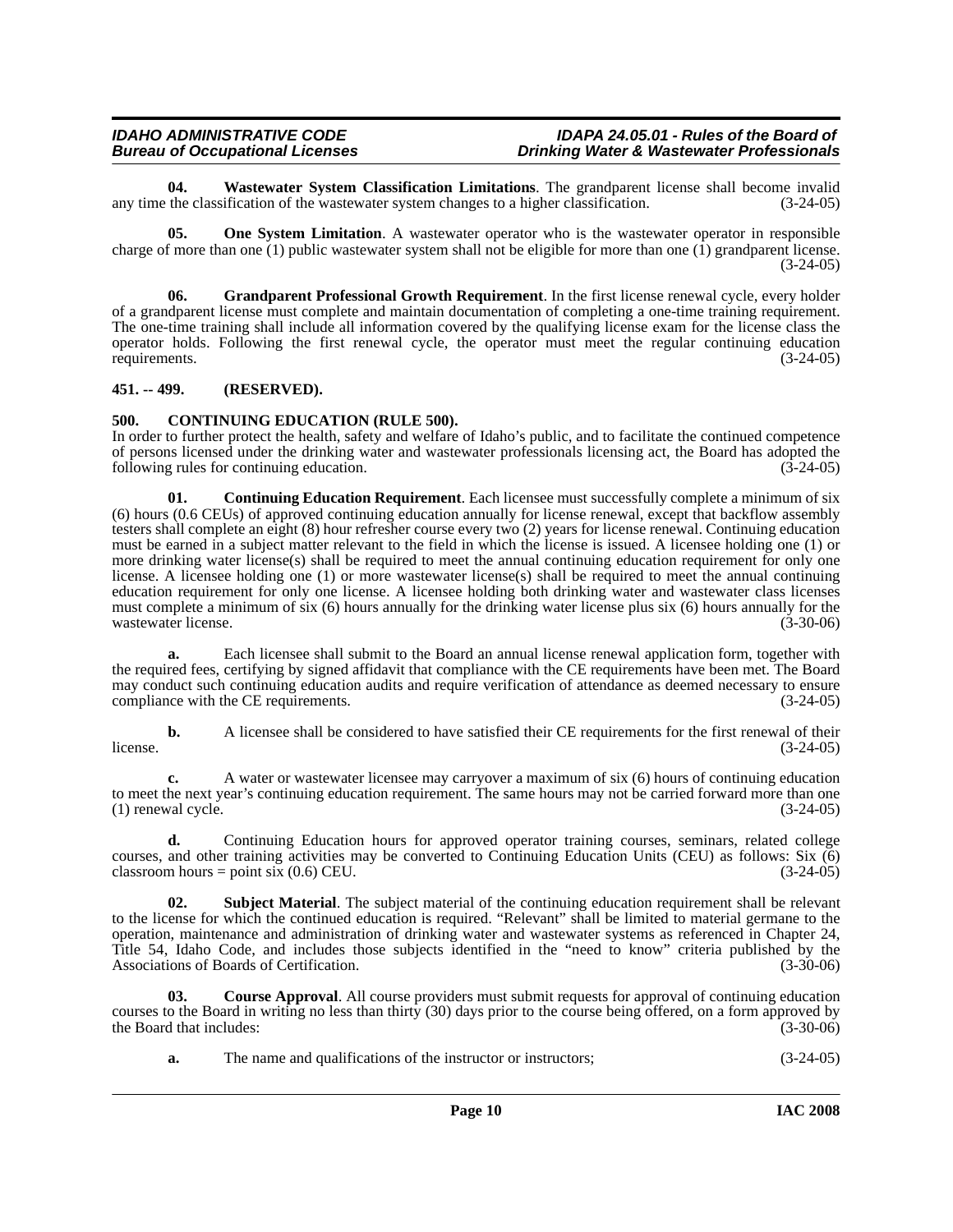| b. | The date, time and location of the course;                                                                        | $(3-24-05)$ |
|----|-------------------------------------------------------------------------------------------------------------------|-------------|
| c. | The specific agenda for the course;                                                                               | $(3-24-05)$ |
| d. | The type and number of continuing education credit hours requested;                                               | $(3-24-05)$ |
| e. | A statement of how the course is believed to be relevant as defined;                                              | $(3-24-05)$ |
|    | $\Lambda$ are contificate of conversed from a corresponded convex if the corresponded head measured and $\Lambda$ |             |

**f.** Any certificate of approval from a governmental agency if the course has been previously approved for continuing education; (3-30-06) (3-30-06)

|  | The training materials; |  | $(3-24-05)$ |
|--|-------------------------|--|-------------|
|--|-------------------------|--|-------------|

<span id="page-10-2"></span>**h.** Other information as may be requested by the Board. (3-24-05)

**i.** Upon review of all information requested, the Board may either approve or deny any request for a course. Board approval of a course shall be granted for a period not to exceed two (2) years or until the course materials or instructors are changed. (3-30-06)

**04. Approved Courses**. Those continuing education courses which are relevant and approved by the states of Nevada, Oregon, Montana, Utah, Wyoming, and Washington are deemed approved by the Board. (2-26-08)

<span id="page-10-7"></span>**05. Verification of Attendance**. It shall be necessary for each licensee to maintain verification of attendance by securing authorized signatures or other documentation from the course instructors or sponsoring institution substantiating any and all hours attended by the licensee. This verification shall be maintained by the licensee and provided upon request of the Board or its agent. (3-24-05)

<span id="page-10-3"></span>**06. Distance Learning and Independent Study**. The Board may approve a course of study for continuing education credit that does not include the actual physical attendance of the licensee in a face-to-face setting with the course instructor. The licensee shall maintain documentation of the nature and details of the course and evidence that the licensee successfully completed the course, which shall be made available to the Board upon request.  $(3-30-06)$ 

<span id="page-10-5"></span>**07. Failure to Fulfill the Continuing Education Requirements**. The license will not be renewed for those licensees who fail to certify or otherwise provide acceptable documentation of meeting the CE requirements. Licensees who make a false attestation regarding compliance with the CE requirements shall be subject to disciplinary action by the Board. (3-24-05)

<span id="page-10-4"></span>**08.** Exemptions. The Board may waive the continuing education requirement or extend the deadline up to ninety (90) days for any one or more of the following circumstances. The licensee must request the exemption and provide any information requested to assist the Board in making a determination. An exemption may be granted at the sole discretion of the Board. (3-30-06)

**a.** The licensee is a resident of another jurisdiction recognized by the Board having a continuing professional education requirement for licensure renewal and has complied with the requirements of that state or district.  $(3-24-05)$ 

**b.** The licensee is a government employee working outside the continental United States.  $(3-24-05)$ 

**c.** The licensee documents individual hardship, including health (certified by a medical doctor) or other good cause. (3-24-05)

#### <span id="page-10-0"></span>**501. -- 599. (RESERVED).**

## <span id="page-10-6"></span><span id="page-10-1"></span>**600. RENEWAL OR REINSTATEMENT OF LICENSE (RULE 600).**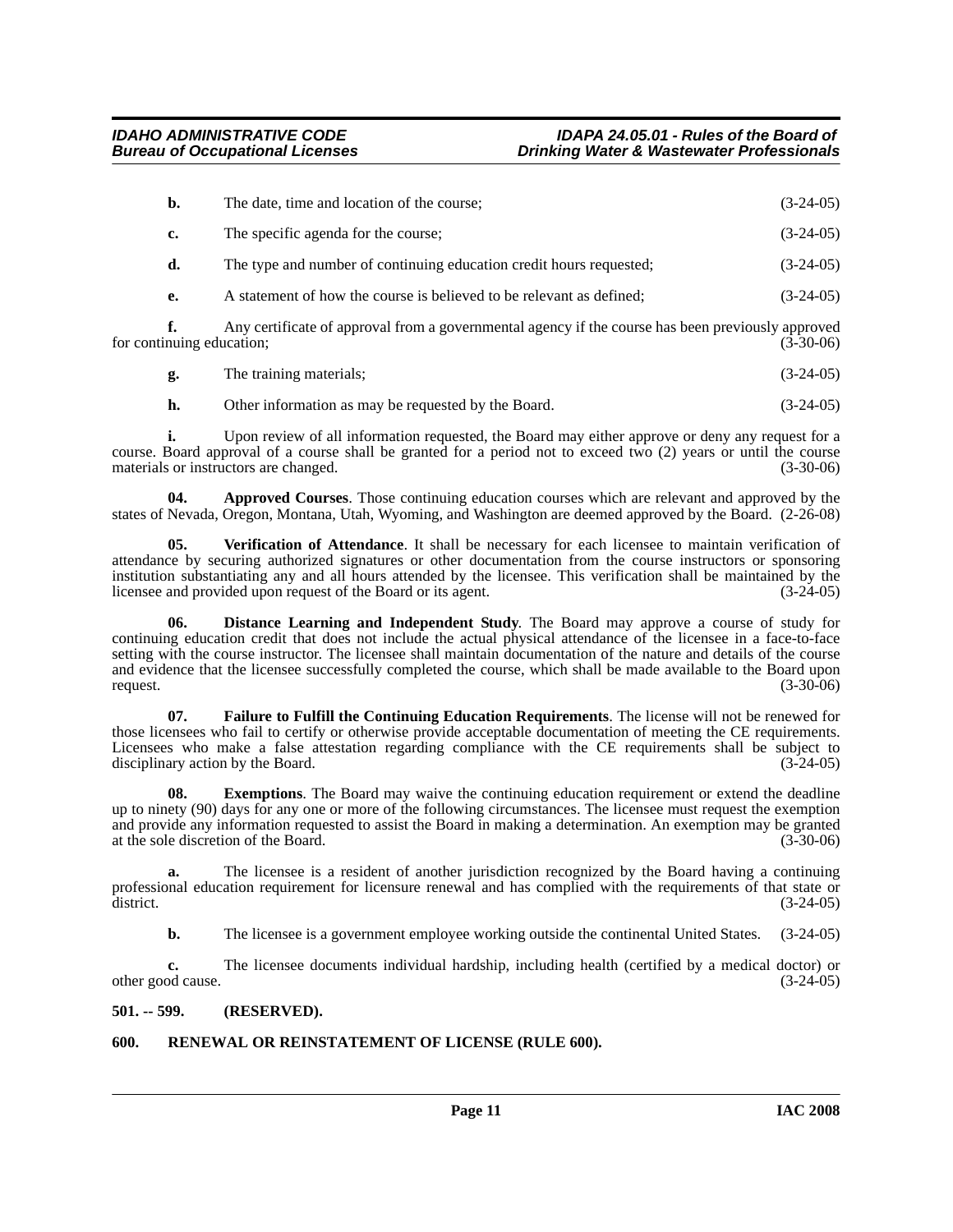<span id="page-11-6"></span>**01. Expiration Date**. All licenses expire and must be renewed annually on forms approved by the Board in accordance with Section 67-2614, Idaho Code. Licenses not so renewed will be cancelled in accordance with Section 67-2614, Idaho Code. (3-24-05)

<span id="page-11-8"></span>**02. Reinstatement**. Any license cancelled for failure to renew may be reinstated in accordance with Section 67-2614, Idaho Code, with the exception that the applicant shall submit proof of having completed the total number of required continuing education for each vear the license or certificate was cancelled. (2-26-08) number of required continuing education for each year the license or certificate was cancelled.

<span id="page-11-7"></span>**03. Operator-in-Training License**. Applicants for the operator-in-training license shall, upon compliance with the requirements of Subsections 300.01 and 300.02, be issued a "one-time" non-renewable license for the purpose of gaining supervised experience as an operator-in-training (OIT). This license will be valid for three (3) years from the date of issue. To upgrade an OIT license to a Class I the applicant must provide documented proof to the Board of having completed one (1) year of supervised operating experience in a Class I or higher public drinking water or wastewater system, and payment of the required fees. (2-26-08)

<span id="page-11-5"></span>**04. Backflow Assembly Testers**. Backflow assembly testers shall complete a Board-approved eight refresher course every two (2) years for license renewal. (3-30-06) (8) hour refresher course every two  $(2)$  years for license renewal.

<span id="page-11-9"></span>**05. Wastewater Land Application License**. Wastewater land application licenses shall not be renewed unless the licensee also maintains a current wastewater treatment license. (3-30-06)

<span id="page-11-0"></span>**601. -- 699. (RESERVED).**

#### <span id="page-11-1"></span>**700. DISCIPLINE (RULE 700).**

**01. Civil Fine**. The Board may impose a civil fine not to exceed one thousand dollars (\$1,000) upon a licensee for each violation of Chapter 24, Title 54, Idaho Code. (3-24-05)

**02. Costs and Fees**. The Board may order a licensee to pay the costs and fees incurred by the Board in the investigation or prosecution of the licensee for violation of Chapter 24, Title 54, Idaho Code. (3-24-05)

#### <span id="page-11-2"></span>**701. -- 799. (RESERVED).**

#### <span id="page-11-3"></span>**800. STAKEHOLDER INVOLVEMENT (RULE 800).**

Ongoing drinking water stakeholder involvement shall be provided through the existing DEQ drinking water advisory committee. (3-24-05)

#### <span id="page-11-4"></span>**801. -- 999. (RESERVED).**